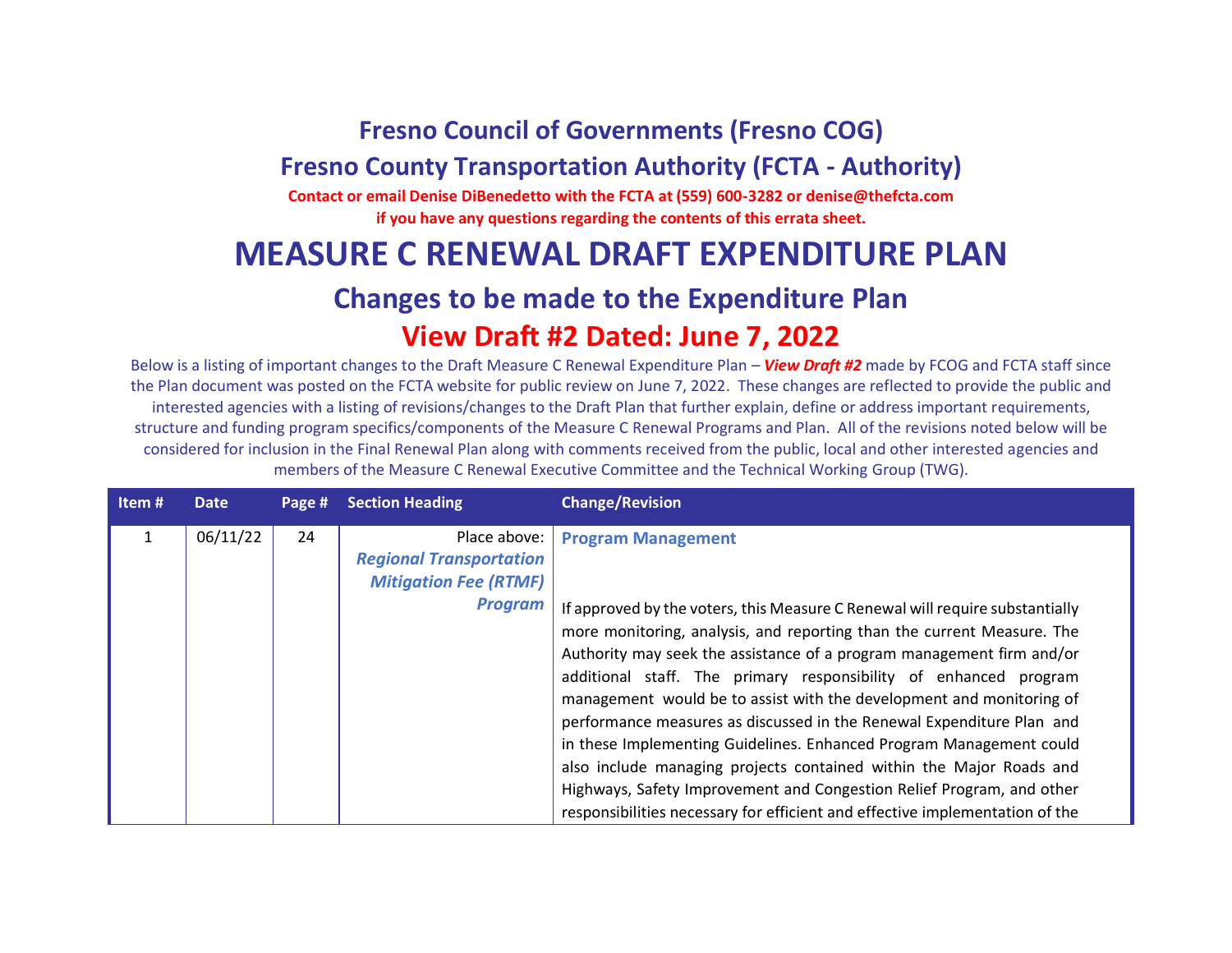|                |          |    |                                                                                                              | various programs. Enhanced program management responsibilities are<br>part of program and project delivery and separate from Program<br>Administration.                                                                                                                                                                                                                                                                                                                                                                                                                                                                                                                                                                                                                                                                                                                                                                                                                                                                                                                                                                                                                                                                                                                                                                                                                                                                |
|----------------|----------|----|--------------------------------------------------------------------------------------------------------------|------------------------------------------------------------------------------------------------------------------------------------------------------------------------------------------------------------------------------------------------------------------------------------------------------------------------------------------------------------------------------------------------------------------------------------------------------------------------------------------------------------------------------------------------------------------------------------------------------------------------------------------------------------------------------------------------------------------------------------------------------------------------------------------------------------------------------------------------------------------------------------------------------------------------------------------------------------------------------------------------------------------------------------------------------------------------------------------------------------------------------------------------------------------------------------------------------------------------------------------------------------------------------------------------------------------------------------------------------------------------------------------------------------------------|
| $\overline{2}$ | 06/11/22 | 18 | <b>Under Local Control</b><br><b>Program</b> below last bullet                                               | Implementation of Opportunity Corridors is an eligible expense within the<br>Measure C Renewal Local Control Program. In addition, certain elements of<br>Opportunity Corridors may also be eligible within the Urban and Rural<br>Transit, Safe Bikes and Pedestrians, Major Roads and Highways, and<br><b>Environment Sustainability Programs.</b>                                                                                                                                                                                                                                                                                                                                                                                                                                                                                                                                                                                                                                                                                                                                                                                                                                                                                                                                                                                                                                                                   |
| $\overline{3}$ | 06/11/22 | 20 | Under the <b>Environmental</b><br><b>Sustainability Program add</b><br>bullet following the last<br>bullet   | <b>Opportunity Corridors</b><br>$\bullet$                                                                                                                                                                                                                                                                                                                                                                                                                                                                                                                                                                                                                                                                                                                                                                                                                                                                                                                                                                                                                                                                                                                                                                                                                                                                                                                                                                              |
| 4              | 06/11/22 | 24 | Replace paragraphs under<br><b>Regional Transportation</b><br><b>Mitigation Fee (RTMF)</b><br><b>Program</b> | The 2006 Measure C Renewal Expenditure Plan set forth requirements<br>related to implementation of the Regional Transportation Mitigation Fee<br>(RTMF) Program. The 2006 Measure C ballot included requirements for<br>local Fresno County cities and the county (local agencies) to implement<br>Regional Transportation Mitigation Fees pursuant to California<br>Government Code Sections 66000, et seq. and remit the proceeds to the<br>FCTA to supplement construction of projects in the Regional Transportation<br>program. The ballot also included enforcement mechanisms to ensure all<br>Fresno County local agencies participated in the program. In response to<br>those requirements, and to implement a consistent regional fee, the local<br>agencies formed a Joint Powers Agency (JPA), Fresno County Regional<br>Transportation Mitigation Fee Agency (FCRTMFA), pursuant to California<br>Government Code Sections 6500, et seq.,<br>This Measure Renewal provides for the continuation of the RTMF program<br>established by the 2006 Measure, including all local agency enforcement<br>mechanisms, the perpetuation of the Fresno County RTMF Agency through<br>the life of the Measure and all adopted policies and agreements currently<br>in effect pertaining to the mitigation fee program. The Measure also<br>recognizes that mitigation fees are governed by State law, which changes |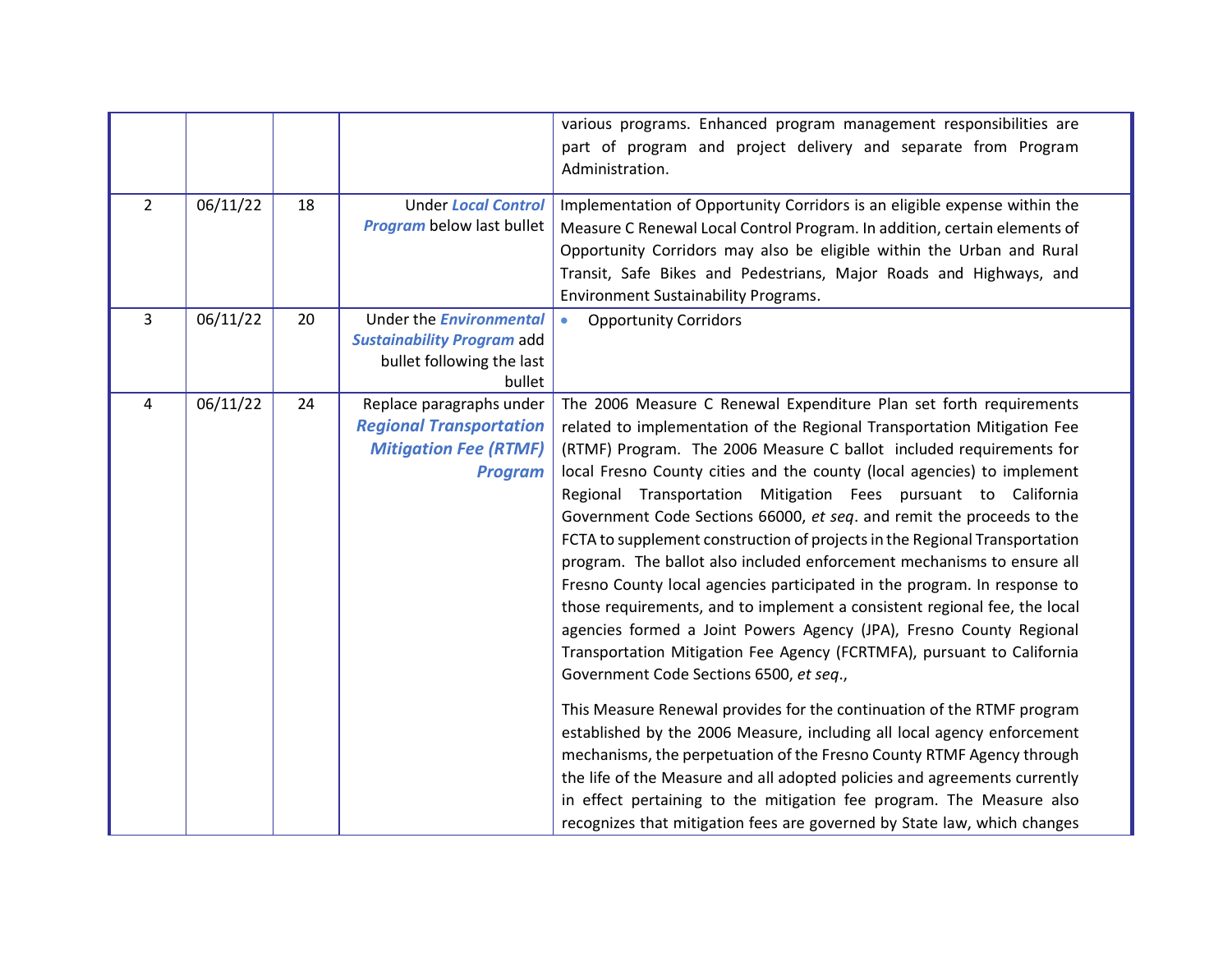|   |          |    |                                              | from time to time, and stipulates implementation of the program shall<br>remain in compliance with California law. California statute currently<br>requires a major update to the NEXUS in 2028, which will revisit how the<br>fee has been spent on current projects, consideration of future projects,<br>adjustments to rates, and all other legal program requirements.<br>The Authority, consistent with the adopted and updated Measure C<br>Expenditure Plan, shall have the authority and flexibility to allocate the<br>RTMF based upon regional priority need within the county as defined by<br>the biannual update of the Major Roads & Highways, Safety Improvement<br>and Congestion Relief Program consistent with State law governing impact<br>mitigation fees.<br>No later than June 30, 2027, all Measure C agencies must extend the RTMF<br>JPA established as a part of the second Measure C, consistent with Section<br>7 of the JPA Agreement. If any city or Fresno County should choose to not<br>implement the RTMF, that agency shall forfeit annually from the Local<br>Control Program, an amount equal to the amount of RTMF that would<br>otherwise have been paid for development projects within that jurisdiction<br>during the year. If an agency chooses to not implement the RTMF, that<br>agency shall notify the Authority of such decision and shall file an advisory<br>report with the Authority for each development indicating the amount of<br>RTMF that would have been paid. The Authority shall make a total<br>calculation of RTMF obligation on an annual basis and deduct the<br>appropriate amount of funds for the RTMF from the Local Control Program<br>allocation for that agency. |
|---|----------|----|----------------------------------------------|--------------------------------------------------------------------------------------------------------------------------------------------------------------------------------------------------------------------------------------------------------------------------------------------------------------------------------------------------------------------------------------------------------------------------------------------------------------------------------------------------------------------------------------------------------------------------------------------------------------------------------------------------------------------------------------------------------------------------------------------------------------------------------------------------------------------------------------------------------------------------------------------------------------------------------------------------------------------------------------------------------------------------------------------------------------------------------------------------------------------------------------------------------------------------------------------------------------------------------------------------------------------------------------------------------------------------------------------------------------------------------------------------------------------------------------------------------------------------------------------------------------------------------------------------------------------------------------------------------------------------------------------------------------------------------------------------------------------------------------------|
| 5 | 06/11/22 | 17 | Replace 2 <sup>nd</sup> to last<br>paragraph | Every agency that receives Local Street Repair Program funding must<br>allocate no less than 30% of their allocation, as determined on a 5-year<br>rolling average, on areas within their jurisdiction that are disadvantaged<br>using the highest 25% census tracks based on CalEnviro Screen 4.0 and<br>areas with a median income of less than 80% of the statewide median.<br>Restriction remains in effect until the Agency's average PCI for the<br>Disadvantaged Areas reaches 65. Once the average PCI of 65 is met, that                                                                                                                                                                                                                                                                                                                                                                                                                                                                                                                                                                                                                                                                                                                                                                                                                                                                                                                                                                                                                                                                                                                                                                                                          |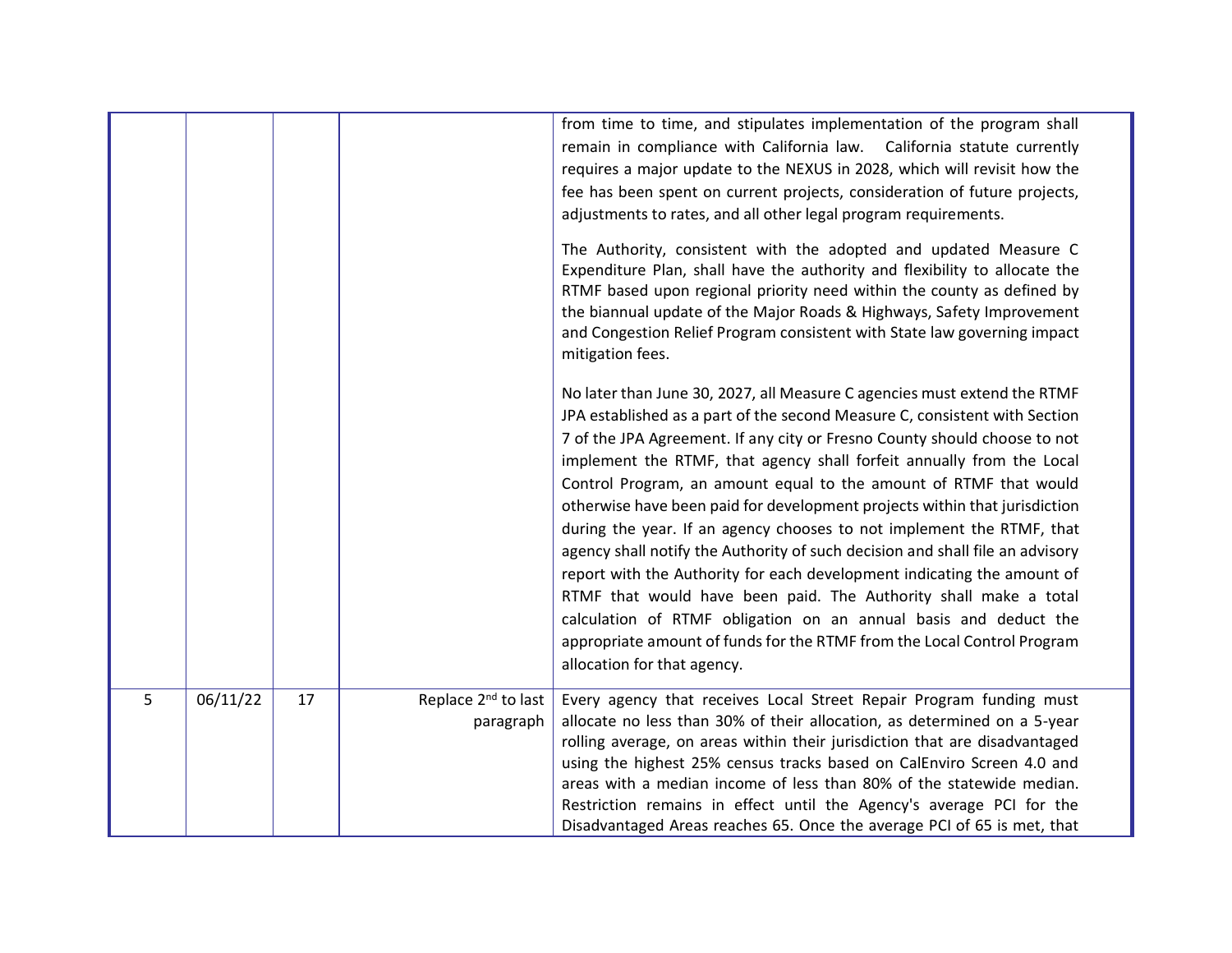|                |          |    |                                                                        | 30% restriction is suspended, as long as those areas do not fall below a PCI<br>of 65 in subsequent years. Agencies must still continue to invest in those<br>areas in order to raise the overall PCI to 70.                                                                                                       |
|----------------|----------|----|------------------------------------------------------------------------|--------------------------------------------------------------------------------------------------------------------------------------------------------------------------------------------------------------------------------------------------------------------------------------------------------------------|
| 6              | 06/11/22 | 42 | New section following<br><b>Independent Financial</b><br><b>Audits</b> | <b>Bonding</b><br>The FCTA Board may consider bonding of future revenues if project needs,<br>and deliverability exceed cash flow. Bonding will not be used until first<br>determining that the benefits of accelerated project or program delivery<br>outweigh the additional cost of interest on narrowed funds. |
| $\overline{7}$ | 06/11/22 | 3  | Tier 1 Urban Projects - Page<br>32                                     | Change to: Tier 1 Urban Project Map - Page 32                                                                                                                                                                                                                                                                      |
| 8              | 06/11/22 | 3  | Tier 1 Rural Projects - Page<br>33                                     | Change to: Tier 1 Rural Project Map - Page 32                                                                                                                                                                                                                                                                      |
| 9              | 06/11/22 | 32 | Figure 2 Tier 1 Urban<br>Projects                                      | Revise Title to read: Figure 2 Tier 1 and 2 Urban Projects. Change Tier 3 project<br>mapping corridor line and project dot format to Tier 2 formats. Remove Tier 3<br>references.                                                                                                                                  |
| 10             | 06/11/22 | 33 | Figure 3 Tier 1 Rural<br>Projects                                      | Revise Title to read: Figure 3 Tier 1 and 2 Rural Projects. Change Tier 3 project<br>mapping corridor line and project dot format to Tier 2 formats. Remove Tier 3<br>references.                                                                                                                                  |
| 11             | 06/13/22 | 8  | Under GOALS & GUIDING<br><b>PRINCIPLES, Line 3</b>                     | Changed the word "developed" in View Draft #1 to "adopted."                                                                                                                                                                                                                                                        |
| 12             | 06/13/22 | 15 | Under EXPECTED MEASURE<br>C PROCEEDS, 3rd line                         | Changed "%" in View Draft #1 to "cent."                                                                                                                                                                                                                                                                            |
| 13             | 06/13/22 | 16 | Table 2                                                                | Revised the table in View Draft #1 by removing the column titled "Percent of Total<br>Need Meet by all funding sources Including Measure C."                                                                                                                                                                       |
| 14             | 06/13/22 | 18 | Under Program 3, 2nd<br>paragraph, lines 8 through<br>11               | The bullet in View Draft #1 changed to be the $4th$ sentence in the paragraph in<br>View Draft #2: "Measure C Renewal funding is provided to the three (3) transit<br>agencies within the county (Fresno Area Express, Clovis Transit, and the Fresno<br>County Rural Transit Agency)".                            |
| 15             | 06/13/22 | 18 | Under Program 3                                                        | 5 <sup>th</sup> sentence in View Draft #1 was deleted "To accomplish this important goal:"                                                                                                                                                                                                                         |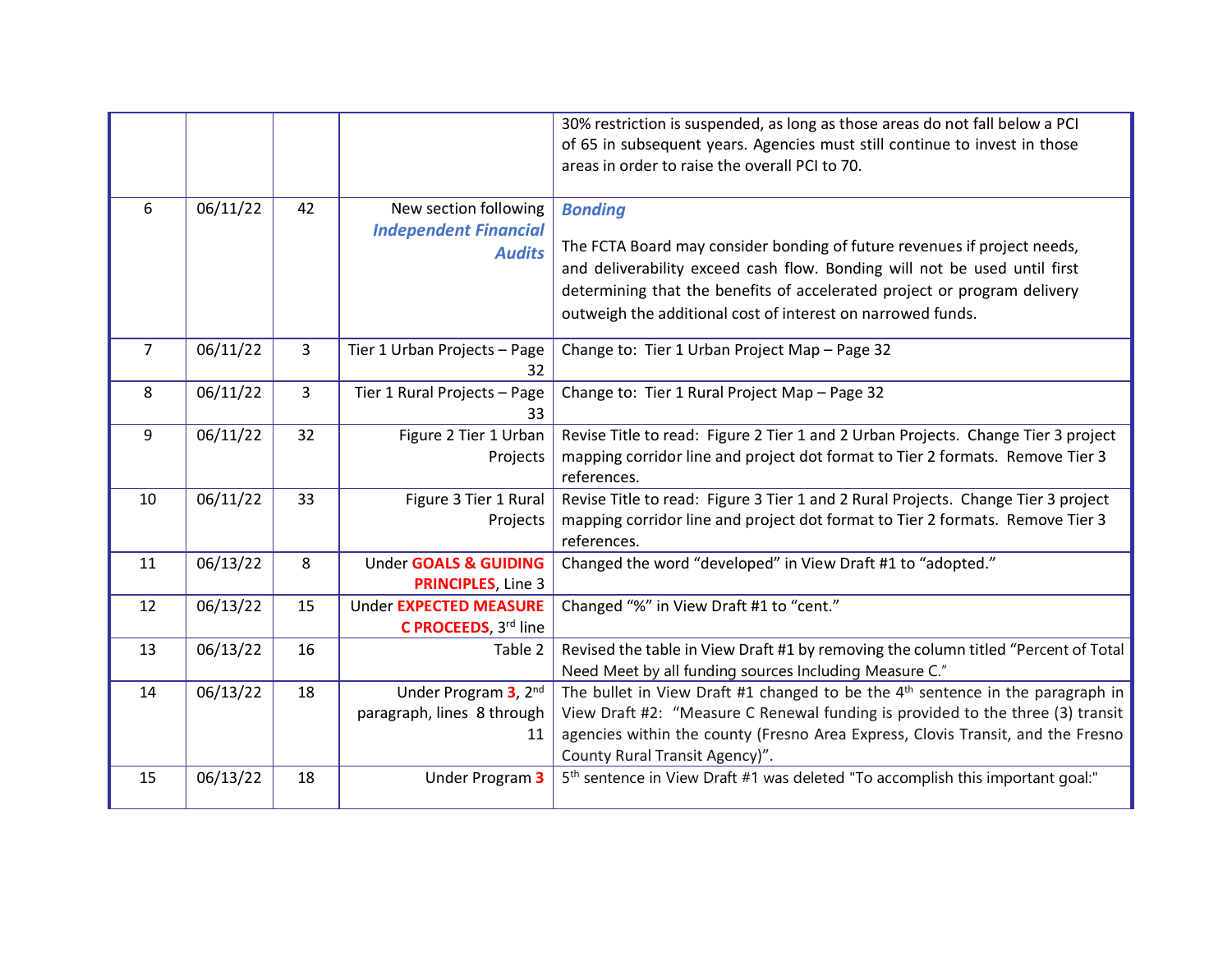| 16 | 06/13/22 | 18             | Under Program 3, 1st<br>paragraph, line 5                             | Changed GHG in View Draft #1 to "greenhouse gas emissions."                                                                                                                                                                                                                                                                                                                                                                                                                                                                                                                                                                        |  |
|----|----------|----------------|-----------------------------------------------------------------------|------------------------------------------------------------------------------------------------------------------------------------------------------------------------------------------------------------------------------------------------------------------------------------------------------------------------------------------------------------------------------------------------------------------------------------------------------------------------------------------------------------------------------------------------------------------------------------------------------------------------------------|--|
| 17 | 06/13/22 | 22             | Last paragraph/sentence                                               | Deleted "however, at this time only the middle column covering years 1-15 are<br>considered" from View Draft #1                                                                                                                                                                                                                                                                                                                                                                                                                                                                                                                    |  |
| 18 | 06/13/22 | 23             | Second paragraph, 8 <sup>th</sup> line                                | Deleted the word "overprogrammed" in View Draft 1 and replaced it with<br>"committed." Change the word "committed" to "overcommitted"                                                                                                                                                                                                                                                                                                                                                                                                                                                                                              |  |
| 19 | 06/13/22 | 23             | Second paragraph, 9 <sup>th</sup> line                                | Deleted the word "overprogrammed."                                                                                                                                                                                                                                                                                                                                                                                                                                                                                                                                                                                                 |  |
| 20 | 06/13/22 | 23             | Third paragraph, last line                                            | Deleted the words in View Draft #1: "or could be ready for final delivery once<br>the second 15-year period funding has been identified."                                                                                                                                                                                                                                                                                                                                                                                                                                                                                          |  |
| 21 | 06/13/22 | 23             | Fourth paragraph/sentence                                             | Added the paragraph/sentence and the link stating: "A live link to the Measure C<br>Projects interactive map is provided below:"                                                                                                                                                                                                                                                                                                                                                                                                                                                                                                   |  |
| 23 | 06/13/22 | 23             | Seventh paragraph, 2 <sup>nd</sup> line                               | Changed the word "biannual" in View Draft #1 to "biennial."                                                                                                                                                                                                                                                                                                                                                                                                                                                                                                                                                                        |  |
| 24 | 06/13/22 | 23             | Second paragraph                                                      | Replaced the paragraph in View Draft #1 with the following paragraph:<br>"Construction of the Major Road and Highway Safety Improvement and<br>Congestion Relief Program projects and implementation of the local streets and<br>roads and other programs identified in the Expenditure Plan are needed as soon<br>as possible. In order to accomplish this, some level of borrowing may be required.<br>The Authority will determine the extent of borrowing that is reasonable as the<br>program is implemented. Up to \$900 million (13%) of the revenues expected to<br>be generated will be made available for this purpose." |  |
| 25 | 06/13/22 | 25             | Last paragraph/sentence                                               | Added "at www.measurecrenewal.com" to the end of the paragraph/sentence.                                                                                                                                                                                                                                                                                                                                                                                                                                                                                                                                                           |  |
| 26 | 06/13/22 | 39             | Under CITIZEN OVERSIGHT<br><b>COMMITTEE</b> , paragraph 1,<br>line 14 | Added the words "available online in June 2022 at www.measurecrenewal.com."                                                                                                                                                                                                                                                                                                                                                                                                                                                                                                                                                        |  |
| 27 | 6/13/22  | $\overline{3}$ | Table of Contents, bottom<br>of page                                  | Add Appendix A - Draft Measure C Renewal Ballot Language as Page 44.                                                                                                                                                                                                                                                                                                                                                                                                                                                                                                                                                               |  |
| 28 | 6/13/22  | 44             | Appendix A                                                            | Add Appendix A - Draft Measure C Renewal Ballot Language: Without raising tax<br>rates, shall an ordinance to repair potholes, keep local roads in good condition;<br>upgrade structurally declining bridges/overpasses; improve highway safety, 911<br>emergency vehicle access, air quality, public transit services; protect low-cost<br>senior transportation options and create local jobs; be adopted, continuing the<br>voter-approved transportation 1/2C sales tax (established 1986), providing                                                                                                                          |  |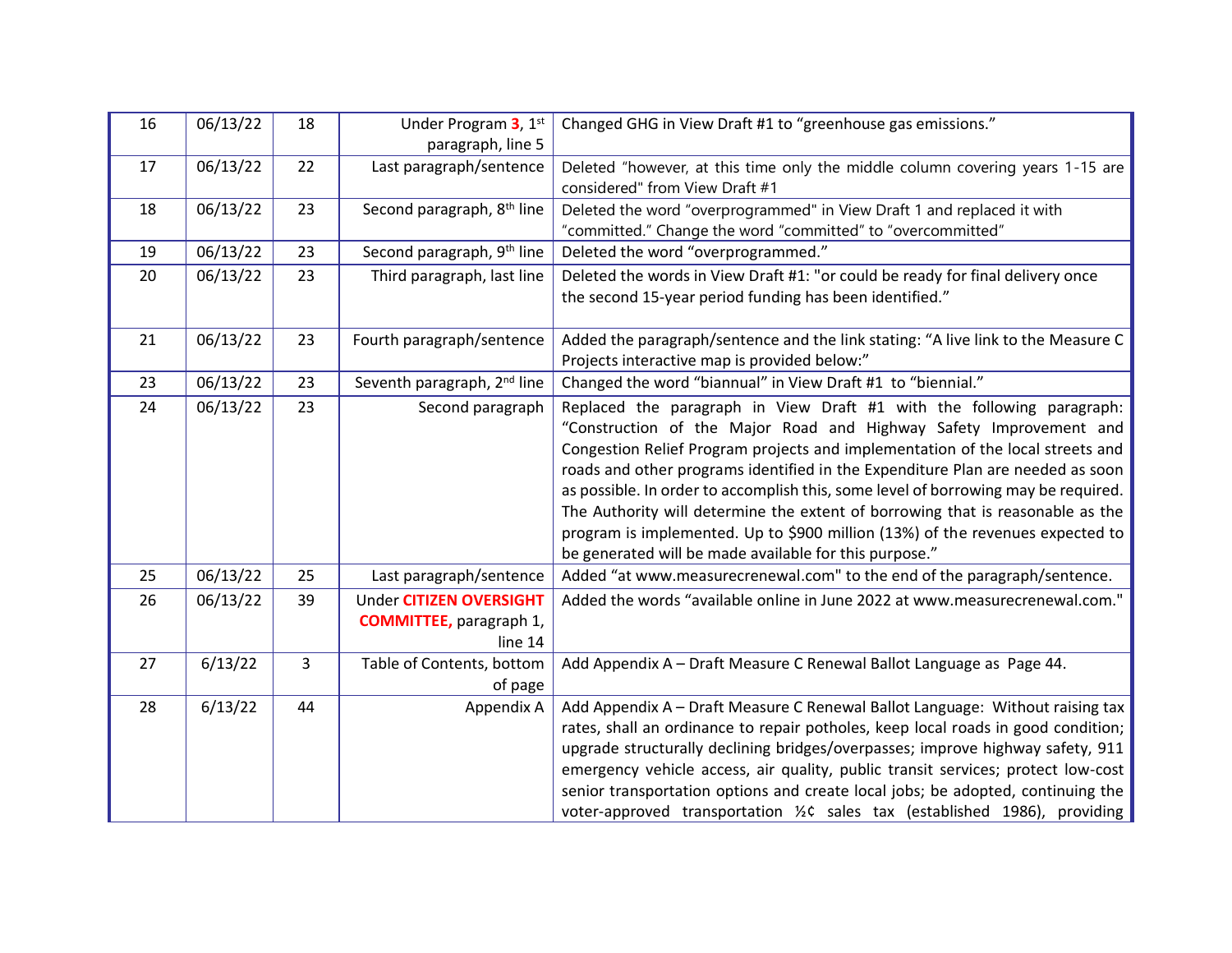|    |         |          |                                                                    |                                                                                                                                                                                                                                                                                                                                                                                                                                                                                                                                             | approximately \$228 million annually for 30 years; requiring audits, public<br>oversight/spending disclosure, local control? |                  |                                      |
|----|---------|----------|--------------------------------------------------------------------|---------------------------------------------------------------------------------------------------------------------------------------------------------------------------------------------------------------------------------------------------------------------------------------------------------------------------------------------------------------------------------------------------------------------------------------------------------------------------------------------------------------------------------------------|------------------------------------------------------------------------------------------------------------------------------|------------------|--------------------------------------|
| 29 | 6/14/22 | 20       | Under the heading<br><b>Environmental</b><br><b>Sustainability</b> | Replace all bulleted lines with:<br>Reducing Vehicle Miles Traveled though support of Transit Oriented<br>$\bullet$<br>Development (TOD) and Opportunity Corridors (OC). TOD projects help<br>support developments that will increase demand for transit though<br>higher density and mixed use. OC projects also support higher density and<br>mixed-use developments through conversion of existing auto-centric<br>streets into multimodal streetscapes.<br>Clean Energy.<br>Travel Choice.<br>Future Technologies.<br>Litter Abatement. |                                                                                                                              |                  |                                      |
| 30 | 6/14/22 | $1 - 43$ | Throughout View Draft #1                                           | Revise all references to Program percentages and funding allocation to reflect<br>percentages and funding allocations by Program referenced in the table below.                                                                                                                                                                                                                                                                                                                                                                             |                                                                                                                              |                  |                                      |
|    |         |          |                                                                    |                                                                                                                                                                                                                                                                                                                                                                                                                                                                                                                                             |                                                                                                                              | Percent of       | Measure C                            |
|    |         |          |                                                                    |                                                                                                                                                                                                                                                                                                                                                                                                                                                                                                                                             | Measure C Renewal Program                                                                                                    | <b>Total</b>     | <b>Renewal Funding</b><br>by Program |
|    |         |          |                                                                    |                                                                                                                                                                                                                                                                                                                                                                                                                                                                                                                                             | Local & Neighborhood Street Repair &                                                                                         |                  |                                      |
|    |         |          |                                                                    | $\mathbf{1}$                                                                                                                                                                                                                                                                                                                                                                                                                                                                                                                                | Maintenance                                                                                                                  | 51.37%           | 3,511,000,000                        |
|    |         |          |                                                                    | -2<br>3                                                                                                                                                                                                                                                                                                                                                                                                                                                                                                                                     | <b>Local Control</b><br>Safe Bikes and Pedestrians (Including Safe                                                           | 17.64%           | 1,205,376,998                        |
|    |         |          |                                                                    |                                                                                                                                                                                                                                                                                                                                                                                                                                                                                                                                             | Routes to School & Access for People with<br>Disabilities)                                                                   | 1.22%            | 83,444,841                           |
|    |         |          |                                                                    | $\overline{A}$                                                                                                                                                                                                                                                                                                                                                                                                                                                                                                                              | Urban & Rural Public Transit                                                                                                 | 11.88%           | 811,953,000                          |
|    |         |          |                                                                    | 5                                                                                                                                                                                                                                                                                                                                                                                                                                                                                                                                           | Major Roads & Highways, Safety Improvement<br>and Congestion Relief                                                          | 14.60%           | 997,713,440                          |
|    |         |          |                                                                    | 6                                                                                                                                                                                                                                                                                                                                                                                                                                                                                                                                           | Environmental Sustainability                                                                                                 | 2.00%            | 136,700,895                          |
|    |         |          |                                                                    | -7                                                                                                                                                                                                                                                                                                                                                                                                                                                                                                                                          | Administration<br>Total:                                                                                                     | 1.30%<br>100.00% | 88,855,582<br>6,835,044,756          |